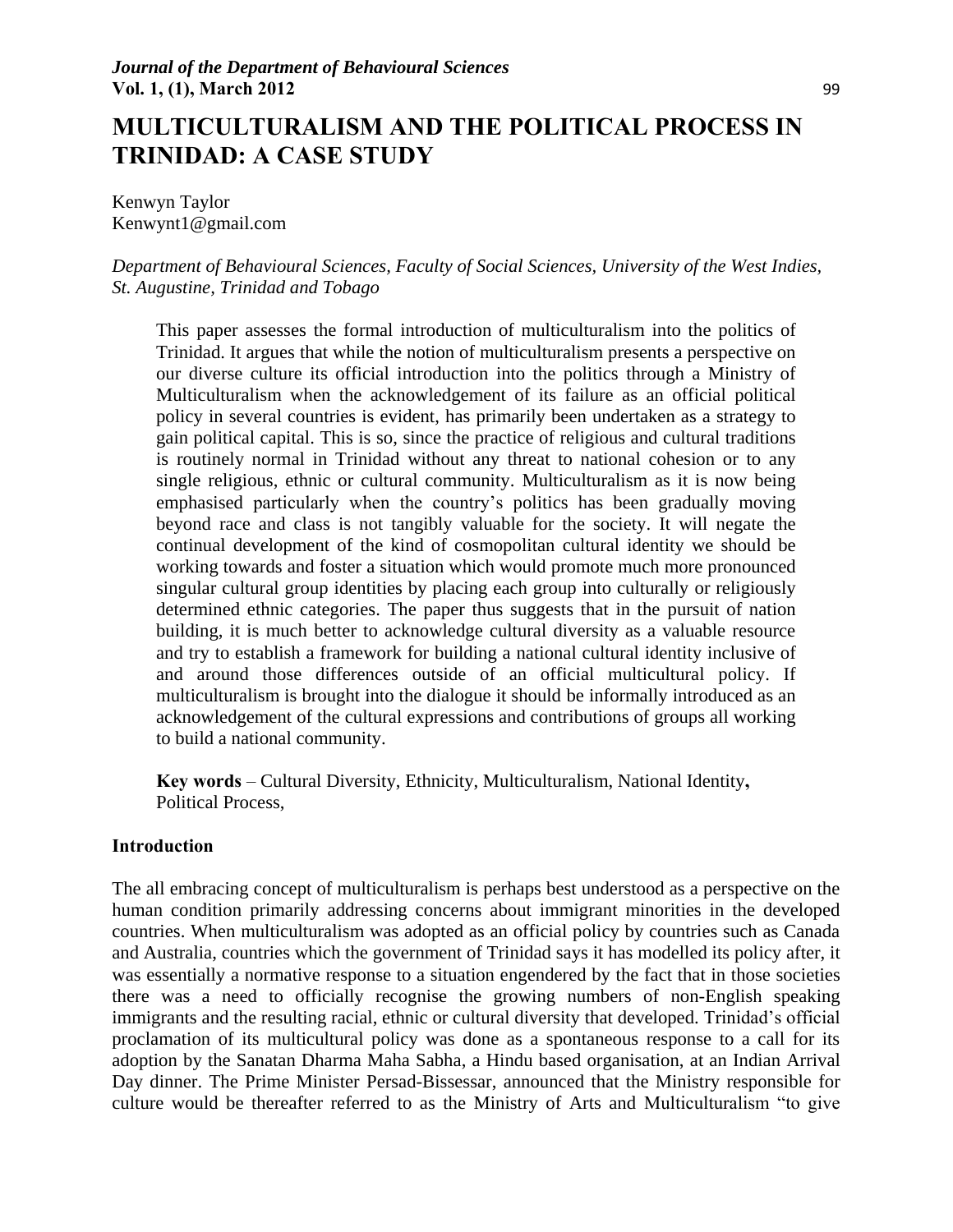greater voice to the diverse cultural expressions of our common desires for individual and national identity and to promote a realignment of policies including resource allocation, to allow for a more equitable recognition and fulfilment of the needs of the diverse proponents of our culture. This is the Government's commitment to ensure that every creed and race finds an equal place in this land of ours" (Persad-Bissessar 2010:1). This announcement marked the implementation of an official multicultural policy of Trinidad and Tobago.

Theoretical arguments of multiculturalism adopt either a positive evaluation of the notion (Miller and Walzer 1995, Taylor 1994, Parekh 2000, Kymlicka 2008) or a critique of the theories based on the existing values of a liberal society which are threatened by multiculturalism (Barry 2001, Levy 2000). The model that is used to promote multiculturalism according to Inglis (1996:14) "...envisages that individuals and groups should be fully incorporated into the society without either losing their distinctiveness or being denied full participation." The adoption of multiculturalism must therefore be seen as a policy which is driven by a desire to deal with the issue of how to integrate immigrant ethnic minorities in the society or perhaps more precisely as a distinct reaction to eliminate any threat to the political and cultural climate of the society with the presence of a growing number of ethnic minority groups. Multiculturalism therefore, should not be adopted by countries in which there are ethnic or cultural communities which have settled there for over one hundred years and have developed an open, relaxed and easy going style of life with the singular problem being fierce competition for political power every five years. In countries which adopted an official policy of multiculturalism, it was done against the background of the growing racial, ethnic and cultural divide and the pre-occupation with identity and difference. It was therefore primarily undertaken to remove barriers facing immigrant minorities to participation in social and political life.

When Canada, for example, adopted its official policy of multiculturalism in 1971, the initial focus was to remove the threat posed by the desire of the French speaking group in Quebec to secede from the federal union and to preserve the cultural identity of the growing immigrant groups as part of the country's national identity; eventually, there was a gradual shift to concerns about equality, social participation and national unity (Dorais, Foster and Stockley 1994:375). Similarly in Australia, the policy of multiculturalism evolved in a very specific manner, shifting in focus from highlighting and protecting cultural identity of immigrant minority groups to addressing issues of inequality, community relations and racism faced by these immigrant minorities (Castles 1992, Dorais, Foster and Stockley 1994). Multiculturalism in Australia was placed on a 'National Agenda for a Multicultural Australia,' an agenda which, given the country's growing ethnic minority groups, sought to promote all Australian's right to cultural identity, the right to social justice and the utilisation of the skills and talents of all Australians to be part of the economic development of the country (Inglis 1996).

What was very noticeable in both Canada and Australia was the presence of a number of minority ethnic groups from a non-English speaking background. In 1991 twenty (20) years after Canada officially adopted its multicultural policy given the distinct ethnic composition of the immigrant population and the rationale for an official multicultural policy; one could justifiably lend some support to the government's decision (See Table 1). This situation was a major factor driving the adoption of multiculturalism as the model for managing cultural diversity and it clearly highlights why the model was used to design the official response to cultivate some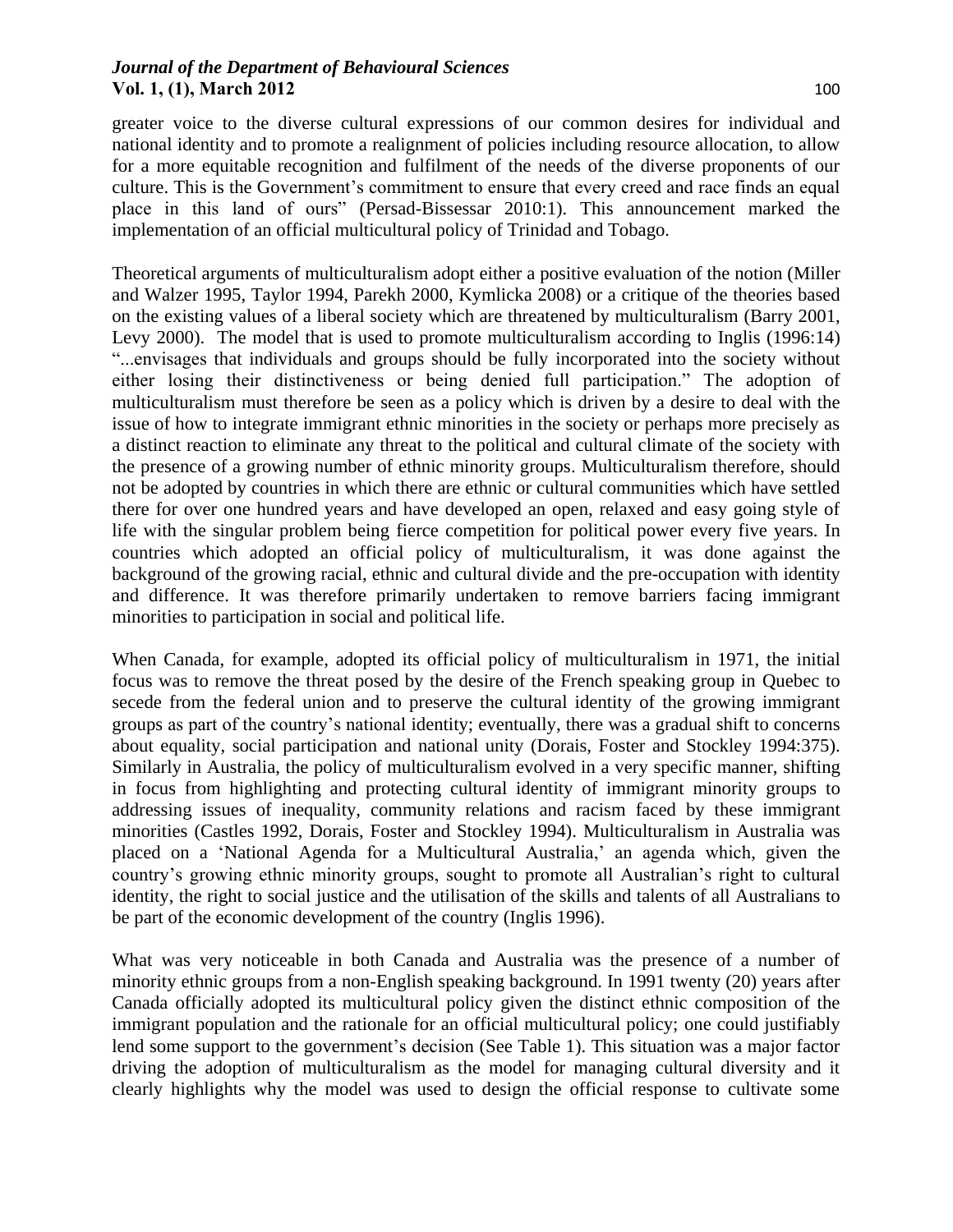common sense of belonging to a new society with language and institutional differences. What was also important was that within the established framework to support the policy of multiculturalism, programmes had to be developed to facilitate and accommodate language difference in schools.

| <b>Ethnic Group</b> | <b>Number</b> | Percent |
|---------------------|---------------|---------|
| Multiple Origin     | 7,794,250     | 28.87   |
| Single Origin       | 19,199,790    | 71.13   |
| French              | 6,146,600     | 22.77   |
| German              | 911,560       | 3.38    |
| Scottish            | 893,124       | 3.31    |
| Italian             | 750,055       | 2.78    |
| Irish               | 725,660       | 2.69    |
| Chinese             | 586,645       | 2.17    |
| Ukranian            | 406,645       | 1.51    |
| N. American Indian  | 365,375       | 1.35    |
| Dutch               | 358,180       | 1.33    |
| South Asian         | 324,840       | 1.20    |
| Polish              | 272,810       | 1.01    |
| Jewish              | 245,840       | 0.91    |
| Scandinavian        | 174,370       | 0.65    |
| Metis               | 75,150        | 0.28    |
| Inuit               | 30,085        | 0.11    |

| <b>Table 1</b> | Canada's Population by ethnic Origin: 1991 Census |
|----------------|---------------------------------------------------|
|                |                                                   |

#### *Source:* Statistics Canada: <http://www.unesco.org/most/pp4.htm>

Multiculturalism put in its proper context therefore, highlights "...an awareness of the need for policies which promote ethnic and cultural minority groups participation in the society while maintaining the unity of the country" (Inglis 1996:4). Inglis (1996) contends that all of civil society must of necessity be fully engaged in the multiculturalism debate before it is adopted. This debate can be undertaken on three fronts, each based on a particular distinctive 'referent' of multiculturalism; either the demographic-descriptive multicultural usage which identifies ethnically or diverse segments of the society and then discusses solutions; the programmaticpolitical usage where the concept refers to programmes and policy initiatives designed to respond to and manage the diversity after debate and discussion or the ideological normative stage where the concept will be used as a slogan and model for political action or in some cases simply to gain political capital.

Any discussion on the official policy of multiculturalism in Trinidad has to be undertaken within the framework of ideological normative usage where the concept has essentially been used to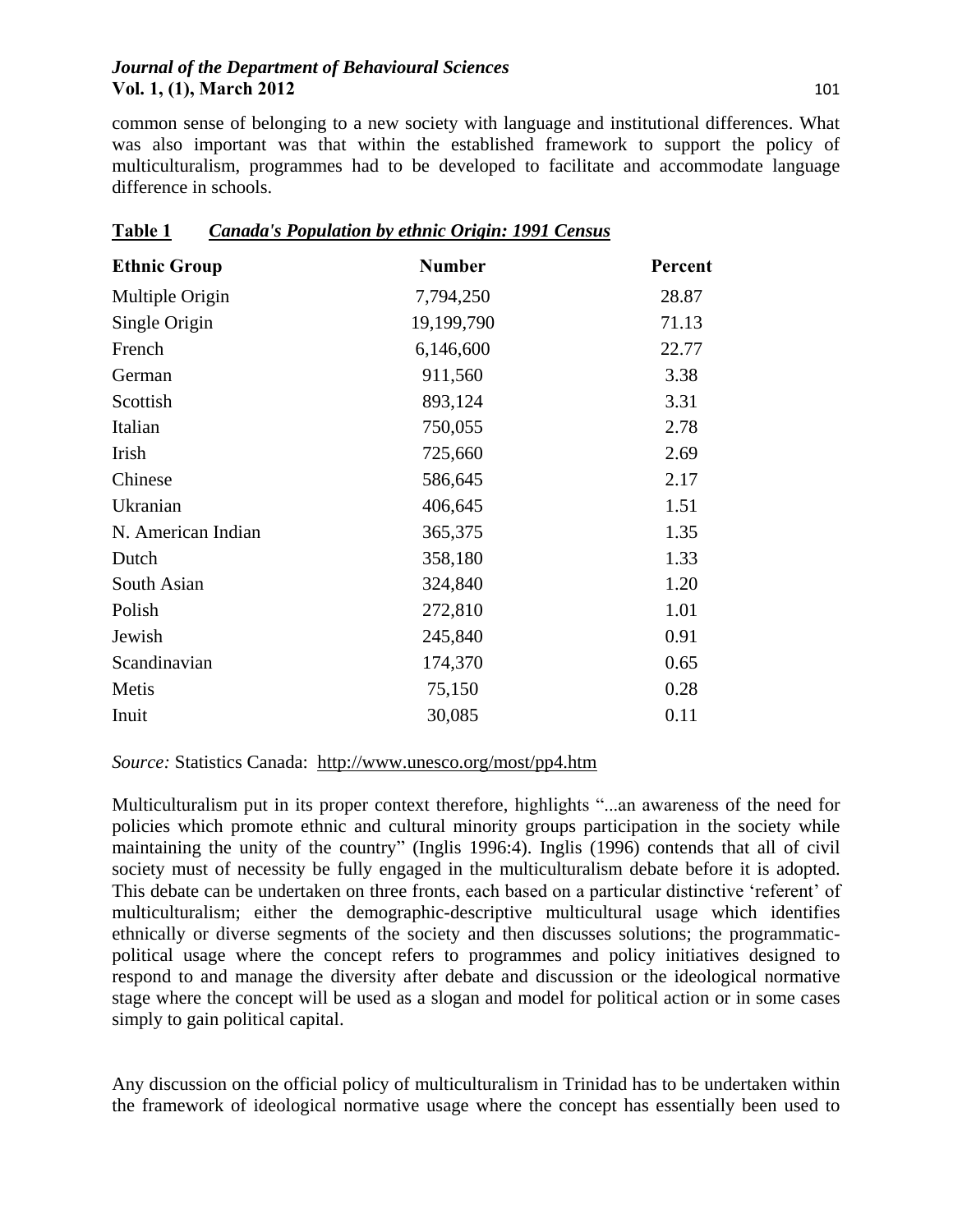gain political capital. In Trinidad there was absolutely no honest and robust debate, which, given the country's social and political history and the state of social and political relations, was mandatory. It is the argument of this paper that the multiculturalism policy in Trinidad was adopted in response to repeated calls from a single religious community through the National Council of Indian Culture. When it was announced as the government's official policy at an Indian Arrival Day function it was done prior to any form of national discussion. In this context, the paper suggests that without the necessary debate involving all of civil society, <sup>i</sup> prior to the announcement, multiculturalism as it has been adopted is simply a slogan and cannot be described as a model for political action but one espoused as a tool for political capital without the sentiments of other cultural communities being considered.

## **Early Multicultural Trinidad**

One can perhaps rightly argue that given the plurality of Trinidad the label of multiculturalism could easily be applied to refer to the country's diverse culture. This plural character and resulting 'multicultural identity' of Trinidad draws upon the fact that the country experienced imperial conquest, decades of slavery, indentureship and colonial rule which brought a mix of people to the region from Europe, Africa and Asia to settle in areas already occupied by the indigenous Amerindians. After the end of slavery, the society was divided by race, ethnicity, skin colour, class, culture and religion (Yelvington 1993). It was during the period of colonial rule however, by which time the Amerindian population was already decimated, the rigid social relations that came to characterise the post independence period and which continue up to today had its genesis. The social structure during the colonial order was characterised by a dominant white upper class below which stood the coloured middle class and at the bottom the ex- slaves and the Indian and Chinese indentured labourers (Ryan 1972). The Africans and the East Indians formed the largest majority of the population but according to Ryan (1972), the relations between the freed Africans and the Indians were never cordial. Conflict developed as the Africans considered the Indians to be a threat to their newly won freedom while the Indians feared contact with the Africans would be polluting and in this context the Indians were determined to preserve the purity of their race (Ryan 1972).

These ideas clearly influenced the political process in the pre independence period. What this suggests is that there was very little hope of arriving at a consensus on the practice of politics and on the structure and functions of governmental institutions. Once the period of indentureship came to an end in 1917 the East Indians, who Sudama (2006) noted were initially regarded as transients, were no longer looking to return to India. They were forced to come to terms with the reality of having to settle in a society in which Euro-Centric African cultural practices were firmly taking root and which they clearly did not feel a part of. They thus openly resisted full representative electoral politics at a time when there was a growing demand for representative government throughout the British West Indies, opting instead for a much more divisive communal representative system fearing domination by the African masses choosing to remain outside the emerging national community.

The position of the East Indian National Congress at the time was that the Indian community should be considered as a single political unit and should be given separate representation as a race (Ryan 1972:31). Even though some of the more radical East Indians speaking through the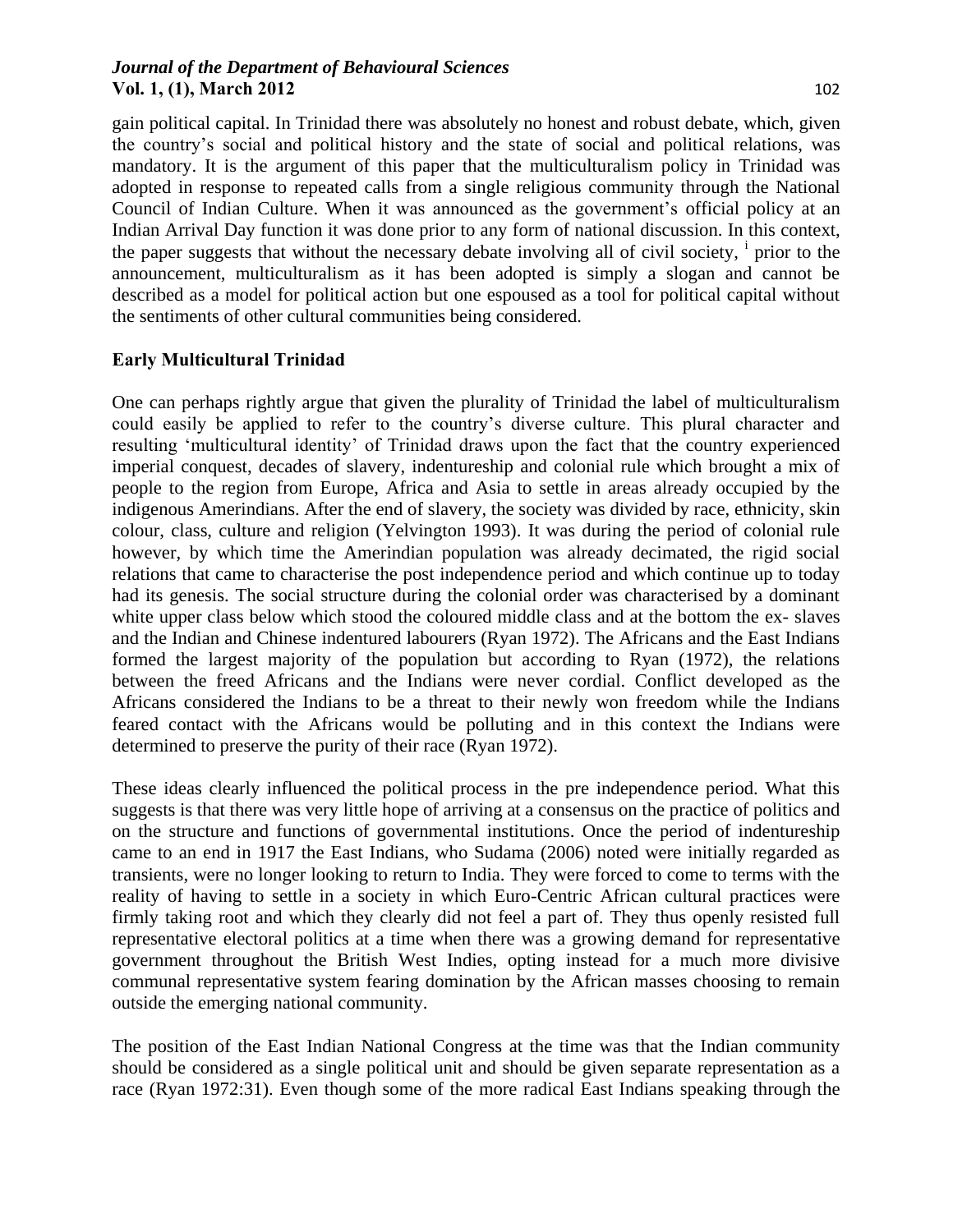Young Indian Party sought to promote class identity rather than racial identity the general feeling among the majority of the East Indians was that their welfare was not in any way linked to the Africans struggle for democratic constitutional reform (Ryan 1972:32) and therefore, it was in their interest to promote sectional politics on the basis of ethnicity to ensure that the community would get a piece of the national pie (Munasinghe, 2001:22). This separatism was further reinforced with the claim by the East Indian community that they "had been denied the benefits of education and could not maximise the possibilities of the democratic politic method" (Ryan 1972:31). This marked the beginning of the dissatisfaction and alienation that was expressed among the East Indian community until 1995 when for the first time the country had an East Indian Prime Minister.

## **The Challenge of Independence**

When Trinidad became independent in 1962, the society was one within which there was a great degree of ignorance by the Africans about the social character of the East Indians and similarly ignorance by the East Indians about the Africans, the two dominant groups that coloured the demographic landscape. It is this kind of ignorance, promoted by the unwillingness of individuals to tolerate cultural practices different from their own, when it is in its infancy and not when the society is on its way to full maturity, that the architectural design of multiculturalism seeks to address through an official political policy. What is noticeable however, was that even then, Trinidad did not have the kind of population characteristics of Canada or Australia at the time when those countries introduced an official policy of multiculturalism. In 1960 in Trinidad for example, the country's population distribution showed 43.5 percent Africans, 36.5 percent East Indians about 2 percent European and 1 percent Chinese and a mixed population of about 17 percent (Ryan 1972:3).

This ignorance at the time of independence about social and cultural character contributed to the development of racial stereotypes and led to the promotion of explanations of behaviour and images of the two main ethnic groups, the Africans and the East Indians, by each other, which heightened tensions and threatened to destabilise the social arrangements for years. In addition there developed a high degree of racial exclusivity in racial concentration of the population in communities and in broader geographical areas with very little intermingling among the people (Hintzen 1989). Against this background of social divide, Williams in his capacity as Prime Minister just prior to independence attempted to set in motion efforts to engender a national identity and official policy on cultural diversity. His clearly stated position on citizens' patriotism and loyalty to Trinidad and Tobago given our diversity was that:

There can be no Mother India...there can be no Mother Africa...there can be no Mother England...there can be no Mother China...no mother Syria or no Mother Lebanon. A nation, like an individual, can have only one mother. The only mother we recognise is Mother Trinidad and Tobago and a mother cannot discriminate between her children; all must be equal in her eyes (Williams 1962:281).

This declaration obviously promoted a well articulated vision for a non-racial nationalistic ideal for the country. His assertion highlighted the need to promote a non-racial ethos in an emergent nation with different cultures and ethnic groups all hoping to find their way in the social maze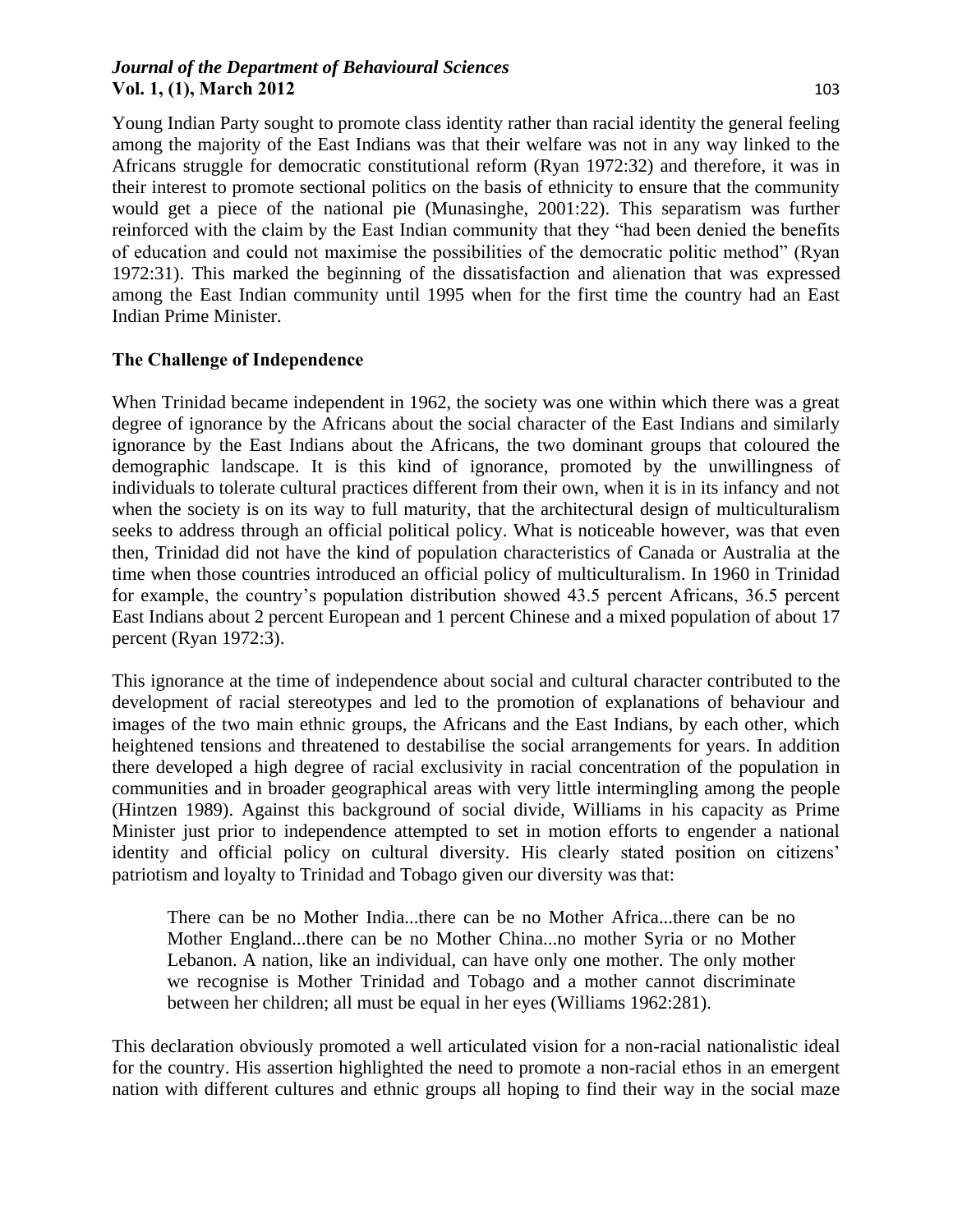and could have been used to build a formal framework for national consensus on the way forward. Part of the problem however, was that Williams was of the view that the Indian population should be completely integrated into the national community and that this integration could only be achieved through the efforts of his party the Peoples National Movement (PNM). This of course could not be easily achieved as Williams perceived since by 1962, "...the population of East Indians in Trinidad essentially came to form a mutually agreed upon life, system of social relationship and set of cultural institutions" (Vertovec 1992:92) outside of any national matrix and the norms of the developing Trinidad society with a nationalistic outlook. This situation together with Williams' blinkered view on building national consensus strengthened the process of the East Indians alienating themselves from the Trinidadian community and in the wake of such circumstances, what developed was a Trinidad society within which there was a pre-occupation with cultural identity by both Blacks and Indians and a steepening of ethnic rivalries.

Yelvington (1993) argues that by 1956 when elections took place, Trinidad was a shattered society and thus independence in 1962 meant very little to the East Indian community. The state was so deeply divided that even if the Democratic Labour Party (DLP) the Hindu based party had won the election in 1961, it would have had the same problems that the PNM faced, problems created by the intractable views of both the Africans and the East Indians about each other (Yelvington 1993). The 1961 election and the struggle over the 1962 independence constitution highlighted the deep racial divide that existed in the country. According to Ryan, (1996) prior to the 1961 election, the country was seemingly poised on the brink of war which prompted the declaration of a state of emergency as a precautionary measure in several areas but in the final analysis the contending racial rivals hesitated at the brink. In a similar manner, the fight between the PNM and the DLP over the 1962 independence constitution served notice that already heightened racial tensions could become explosive. In the end better judgment prevailed and consensus was achieved on the constitutional arrangements.

Following independence, the PNM continued to occupy the seat of power while the DLP sat in the opposition benches in an environment characterised by a fragile co-existence between the two contending ethnic groups, the PNM Africans and the DLP East Indians. In 1970 however, even though there were some unsettling disturbances in the form of the 'Black Power Revolution,' there was some indication of the possibility of change. The PNM was under attack by young black radical elements who bitterly complained about the existing racial and class discrimination in the society and demanded 'social justice and equality' under the umbrella of the 'Black Power Movement.' There was an appeal for African East-Indian solidarity to challenge the existing 'oligarchic racial and class structure' but this was rejected by the East Indian community on the grounds that it could not identify with the struggle of the Black Power Movement (Gosine 1986).

Participation level of East Indians was therefore expectedly non-existent because Black Power, as the East-Indians saw it was much more part of a worldwide struggle for African people to return to their cultural roots, to reject both white domination and that of the black political elite, and to seize political power through revolutionary struggle (Gosine, 1986). Gosine (1986) contends that the East Indians non-involvement in the Black Power Movement may have prevented Williams' fall from political office and in recognition of this and as a good will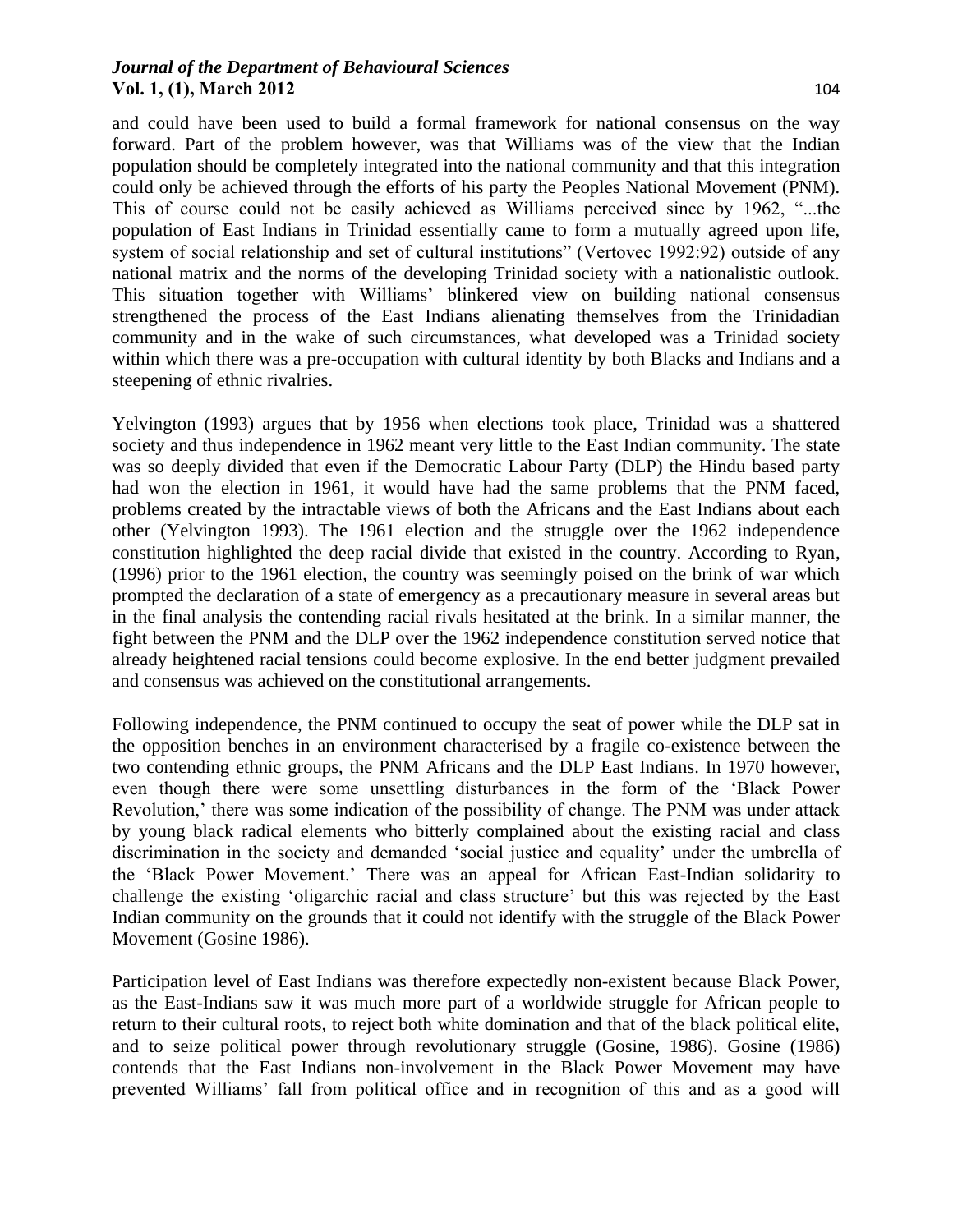gesture to the community he made a number of social, cultural and economic concessions to the East Indian community (Gosine, 1986: 237). Even though this did not sever the passion and the yearning for closer ties to 'Mother India,' to a large extent it contributed to a higher level of participation by East Indian in the developing nation-state of Trinidad and Tobago. To quote Gosine:

Many East Indians indicated that in such areas as education, employment, culture and economy, they are now being given a more equitable share. Their children are now rewarded with more governmental scholarships than ever in the past and employment avenues are not blocked as they once were. East Indians also pointed out that their most significant strides since the demise of the Movement have taken place within the cultural arena...their current identification with India is now stronger than it ever was; celebrations of religious and cultural festivals are now carried out on a more massive scale than ever before...East Indian programmes such as "Mastana Bahar" and "The Indian Cultural Hour" have emerged promoting folklore, music and culture. ...Moreover, such religious holidays as Divali and Holi or Phagwa are now celebrated on a scale unheard of before (Gosine, 1986: 237)

On the face of it, taking into account the strained racial relations in the society and the demands of the East Indians these new concessions which seemed to be aimed at promoting greater inclusion of the group into the national community inclusive of their cultural traditions and 'Mother India' sentiments were welcomed. Civil unrest and bloodshed which could have taken place if the East Indians had joined forces with the Africans had been avoided and it was the East Indians who as a community that played a major role in securing a peaceful Trinidad and Tobago. Implementing a formal race relations policy would have provided a platform for initially securing a modicum of peaceful co-existence and for dealing with the cultural dynamics of a confused ignorant populace. Unfortunately, Williams did not implement any official multicultural policy but he recognised the need to be much more accommodating towards the East Indians.

While the concessions made by Williams were gratefully accepted this did not mean that the East Indians were willing to support Williams and the PNM and thus they continued to challenge the stronghold the PNM had over the political decision making process. They were able to use whatever gains they made to further solidify their position as a cohesive group within the national community cutting across religious differences to continue the struggle to be much more involved in the political decision making process (Gosine, 1986). After the Black Power Revolution therefore, the dream of the East Indian community was now being translated into inclusion into the Trinidad cultural identity but essentially on their terms. On the other hand, while Williams remained in control cracks appeared within the PNM, a once seemingly impregnable well organised political party. In addition a "yawning credibility gap" developed between the black elite and the black masses on whose behalf Williams was supposed to be governing (Ryan 1972:367) which created further fissures within the African community quite unlike what was happening within the strong cohesive East Indian community.

In the context of the slow social and political transformation taking place, it was evident that the country was beginning to accept and celebrate its cultural diversity. The communication between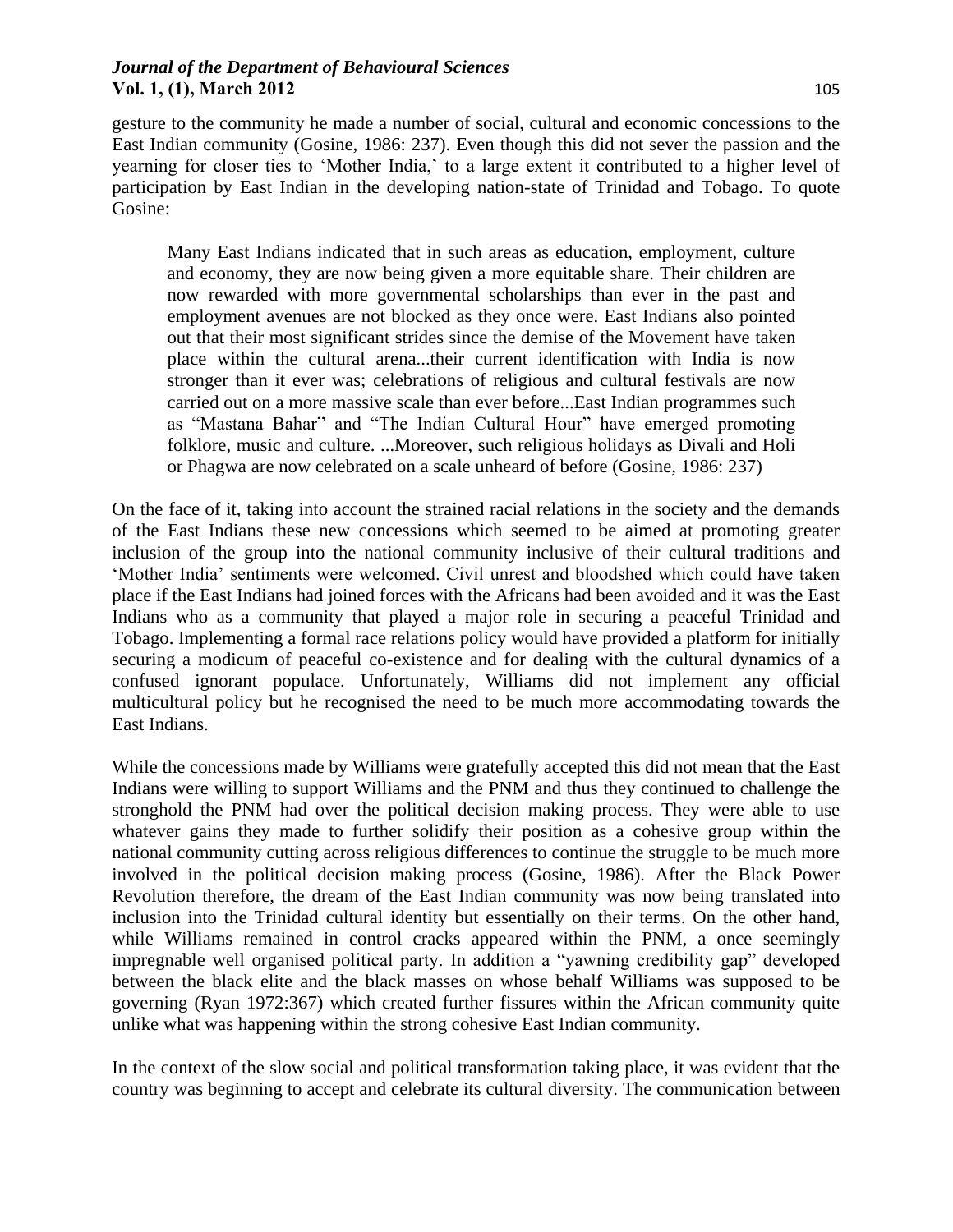the Africans and East Indians improved and it was Williams and the PNM that became the target of attack from both Africans and East Indians. In 1976, when the United Labour Front (ULF) emerged as the party to challenge to the PNM, even though there were several birth pangs associated with the party, there was a lessening of racial tension celebrated by a much more inclusive concept of 'class consciousness'. According to Basdeo Panday who had emerged as a major voice for the East Indian workers, "there has been a long stretch and racial feelings have subsided. During this time class consciousness had begun to develop...racial antagonism has fallen to an all time low and it will take a tremendous effort to drive it up to a peak in 1976" (quoted in Ryan 1996:70-71).

What is of importance here is the fact that the East Indians were becoming more and more a part of the national community with the legitimate right to continue in the practice of their cultural traditions. They were never legally excluded from the Trinidad identity but for a very long time chose to operate within a communal framework where they felt much more secure. With societal maturity however, and in the face of all the growing economic pains of the nation, their gradual inclusion was quite noticeable. The East Indians could no longer be even considered as 'a hostile and recalcitrant minority<sup>'ii</sup> even if they opted for a tossed salad analogy of the country's culture over that of a callaloo (Munasinghe 2001). The ideals that animated their earlier fixed disposition on nationalism as an African sponsored domination of them in the society were gradually being eroded and as they became emboldened some of their leaders verbally expressed a willingness to consider the integrationist ideal.

## **A New Beginning**

In 1986, the PNM was out of power for the first time since winning the election in 1956. Outside of the national economic issues that raised questions about the leadership's ability to manage the economy, the party was weakened for two reasons. Firstly the founding leader Eric Williams was dead and secondly, the transition of leadership to George Chambers bypassing two East Indian deputy leaders suggested that the African element was not yet ready to accept an East Indian Prime Minister and this only served to further alienate the relatively small group of East Indian members within the party. The party that replaced the PNM, the National Alliance for Reconstruction (NAR) was in essence a true rainbow coalition and its success at the polls symbolised a complete rejection of the PNM, and finally lurking on the horizon, some measure of acceptance of the ideal of assimilation by all groups in the society. In similar fashion to the new People's Partnership (PP) government led by Bissessar, the NAR party "...promised a new era in race and ethnic relations because it ushered in a government that was in fact a coalition of the African and Indian segments...the rhetoric proclaimed it as a dream of Afro-Indian solidarity come true" (La Guerre 2001:221). It was an example which undoubtedly did not reflect the need for any official policy on multiculturalism.

The problem however, was that the Afro-Indian solidarity did not come out of the dream phase. The NAR split down the middle along racial lines in record time exposing the fractured skeletal frame on which the party coalesced. Panday, the leader of the East Indian community for over ten (10) years bitterly complained about continued dominance by African elements with their bureaucratic monopoly, which given the size of the East Indian community was way out of proportion (La Guerre 2001). What this revealed was that race relations remained on edge in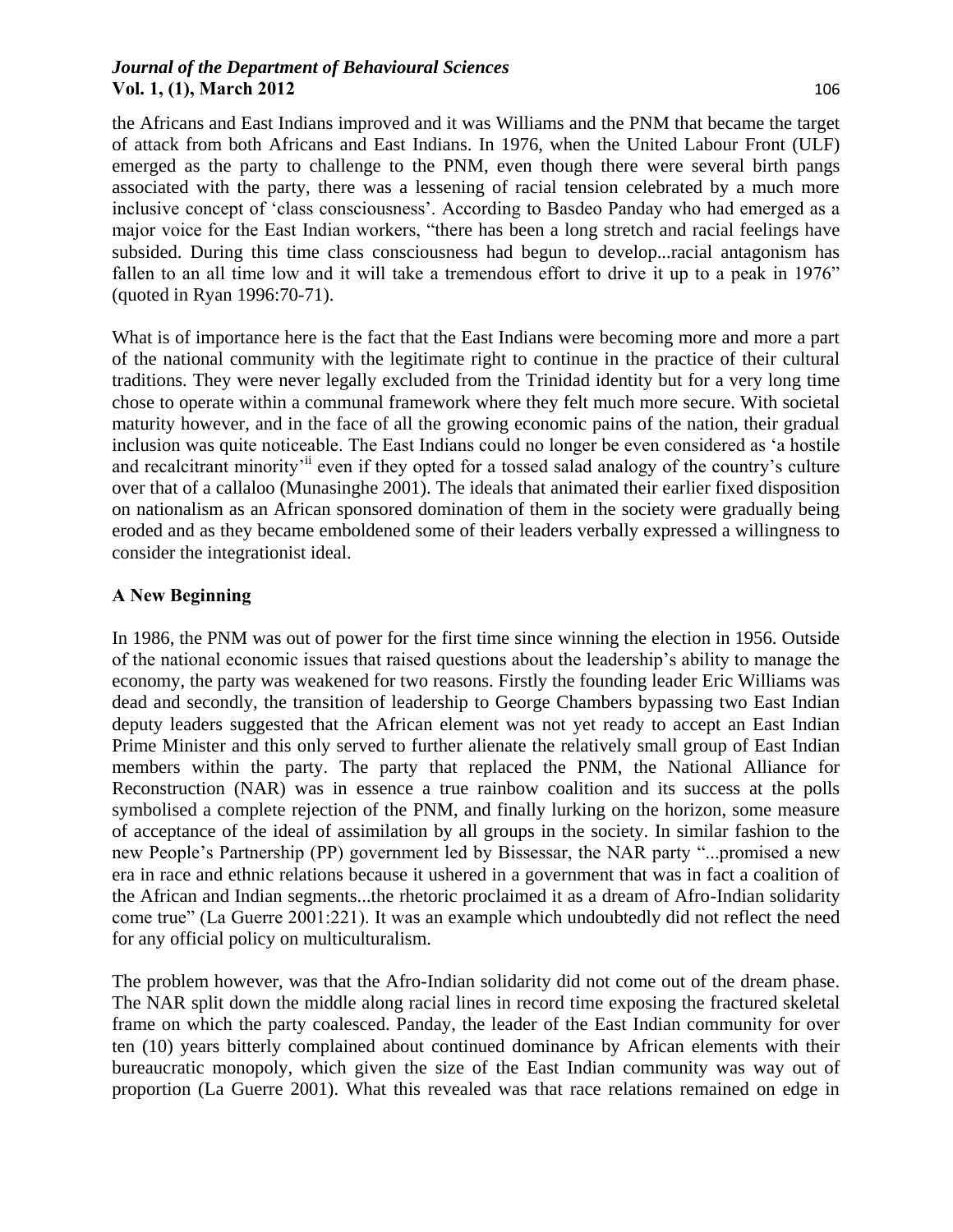spite of the projection of 'one love' inclusive of the African and Indian elements in the NAR. Panday began to position himself and his new political organisation CLUB 88 to launch a much more determined challenge on what he perceived to be complete African domination of the political process. In the face of all this one has to recognise the difficulty that was involved in building trust in a culturally diverse society. Yet one of the striking features of the whole arrangement was the initial commitment to develop and legitimise a true Trinidad identity without threatening existing cultural traditions.

#### **Coming out of the Shadows**

Even though the PNM was returned to office in 1991 primarily as a direct result of the split in the NAR, by 1995 the society had matured enough to have a transition in leadership which for the first time saw an East Indian Prime Minister being appointed in Trinidad. Ryan (1996) points to several factors that may have been responsible for the elevation of Panday to Prime Minister outside of the support from Robinson iii but what was perhaps was most telling was the improved state of race relations during the period 1991 to 1995. The Manning administration (1991-1995) officially acknowledged that race relations needed to be addressed and established a Centre for Ethnic Studies at the University of the West Indies, St Augustine to inquire into race related problems and make recommendations (La Guerre 2001:221). When Panday took office in 1995, the multiculturalist model adopted in countries such as Canada and Australia built around the growing immigrant ethnic minority groups was not applicable given the fact that the East Indians were able to retain their cultural identity without being denied in any way full participation in the social, political and economic affairs of the country. There was no expressed desire in the form of any official policy to address concerns about discrimination in spite of the fact that previously several concerns had been raised by East Indians particularly the Hindu community, about discrimination in relation to representation in the public service (Ryan 1996).

One can therefore argue that the slow transformation process of our multi-ethnic, multi cultural, multi-religious society which began in earnest after the 'Black Power Revolution' without any unsettling violence and conflict had reached a position in 1995 from which issues related to race relations could be dealt with in a much more open and comprehensive manner. With the change in government from a predominantly African based PNM to a predominantly East Indian based UNC there was the perception of perceived racial bias in how state resources were being distributed by the UNC among some members within the African community but whatever antagonisms were borne out of that the country overcame them and moved on. The problem of alienation and marginalisation articulated by the Prime Minister in relation to how he perceived the treatment of the East Indians by the former government was being addressed with the establishment of an Equal Opportunity Commission (EOC) to bring the balance that was being demanded by all constituents.

In 2000 the UNC won the scheduled election and once again took office which to a large extent contradicted any argument that Trinidad with its cultural diversity and all its political and socially disquieting issues was not a mature democratic state. The problems that developed the following year within the government that forced the Prime Minister to call an election reflects a much more mature society operating within the framework of the country's republican constitution. Panday's UNC and the opposition PNM each won 18 seats after the general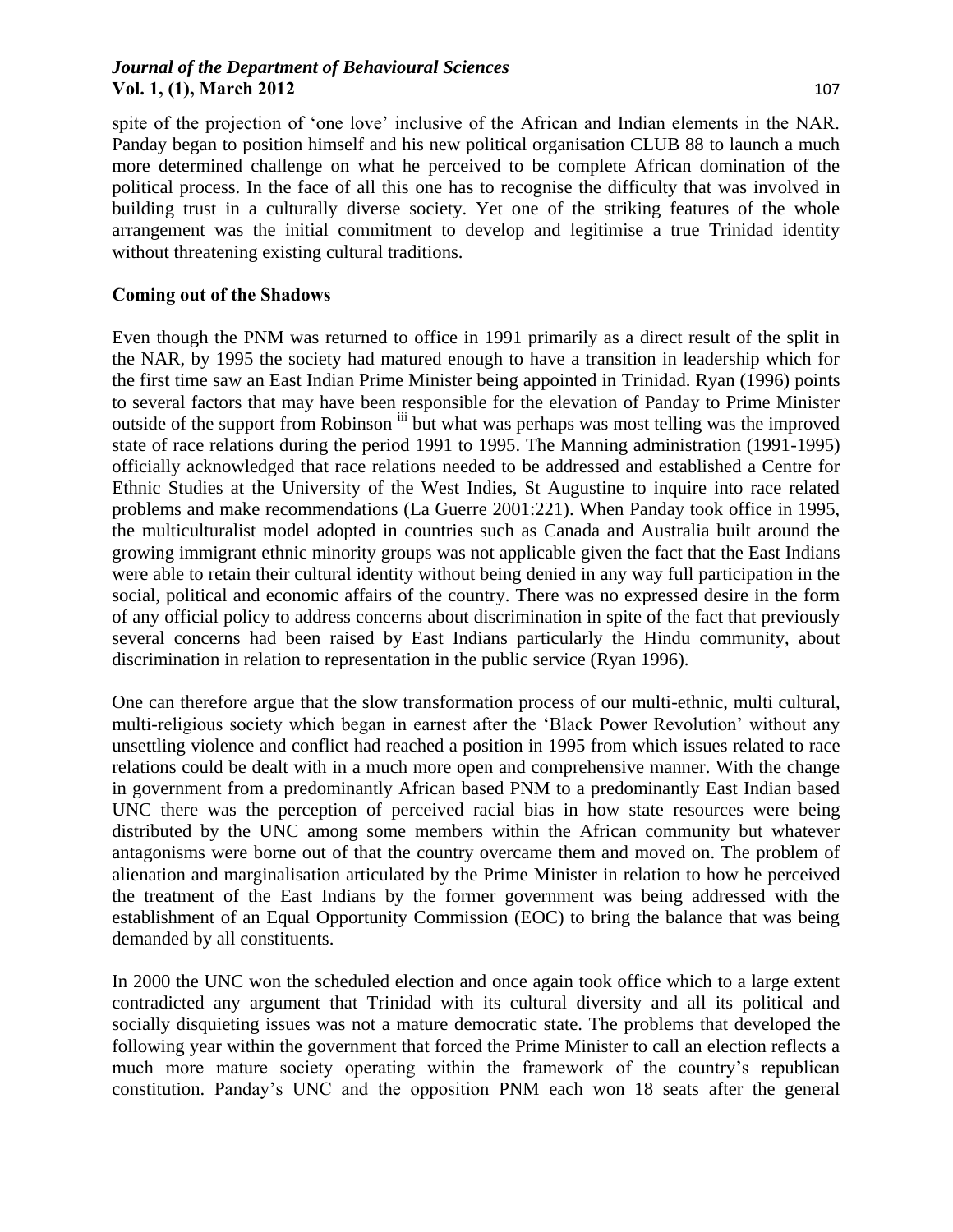election, posing a seemingly constitutional crisis. The question was which party should form the government. Power sharing in the form of a government of national unity was rejected by the PNM leader Patrick Manning. There was an agreement however, that under the Constitution President Robinson was authorized to appoint a new Prime Minister. President Robinson chose Manning to be the next Prime Minister and two days later the UNC pulled out of the political pact that had resolved the elections tie refusing to accept the President's decision. In many societies this would have led to very violent upheavals but the fact that the country was able to manage the crisis, within the framework of the constitution, in the face of all legal wrangling and pointed disagreements about the decision, overshadowed any view that Trinidad lacked the level of tolerance and discipline to resolve conflict that the multiculturalism model was designed to resolve.

#### **The New Politics of the Multiculturalism**

During the period 2002 and 2010 there was some measure of political tension primarily from the fallout due to Robinson's decision to appoint Manning as Prime Minister in 2001. To some extent this spilled over into the social and cultural relations and even though the country continued to maintain some measure of tolerance and willingness to accept the richness of its cultural diversity there were calls for the implementation of a formal multicultural policy through the voice of the Maha Saba. This was understandable given the growing apprehension about the PNM's position on promoting a much more nationalistic oriented culture. The Ministry of Community Development, Culture and Gender Affairs which was established in 1991<sup>iv</sup> was at the time involved in developing the Vision 2020 Policy National Strategic Plan  $\degree$  of the government in relation to culture through it representation on the Sub-Committees, for Community Development and Culture. The importance of culture in the development process was thus placed within the framework of the overall National Strategic Plan. However, the Vision 2020 National Strategic Plan was challenged at a forum held by the National Council for Indian Culture as a "...disruptive unofficial policy of ethno-nationalism," promoted in a "…politically motivated Vision 2020 economic model," which did not have any place in the society (Kangal 2004:2).

The Vision 2020 Policy National Strategic Plan nevertheless, was quite clear in its recognition of the cultural diversity and creativity of all the people which it argued should be "…valued and nurtured". <sup>vi</sup> It went on to state that:

The importance of culture to our ambitions cannot be overstated. We see culture as all-embracing, impacting each and every developmental effort… each of us must be prepared to stand by Trinidad and Tobago, respecting the collective effort to build a better nation through many changes, large and small. Our pursuit of development will not be at the expense of our uniqueness and cultural heritage. We are a people rich in diversity, and we have exported aspects of our culture around the world. Our creative minds have lit up the world stage at Olympic ceremonies and our musical artistes travel the globe entertaining the world. Stories of our past cultural achievements must have a place in our present, and anchor the ambitions of our future. Cultural awareness must be a part of the school experience for the young, and business and the society at large must embrace the uniqueness of our heritage. We must be proud of our history, of who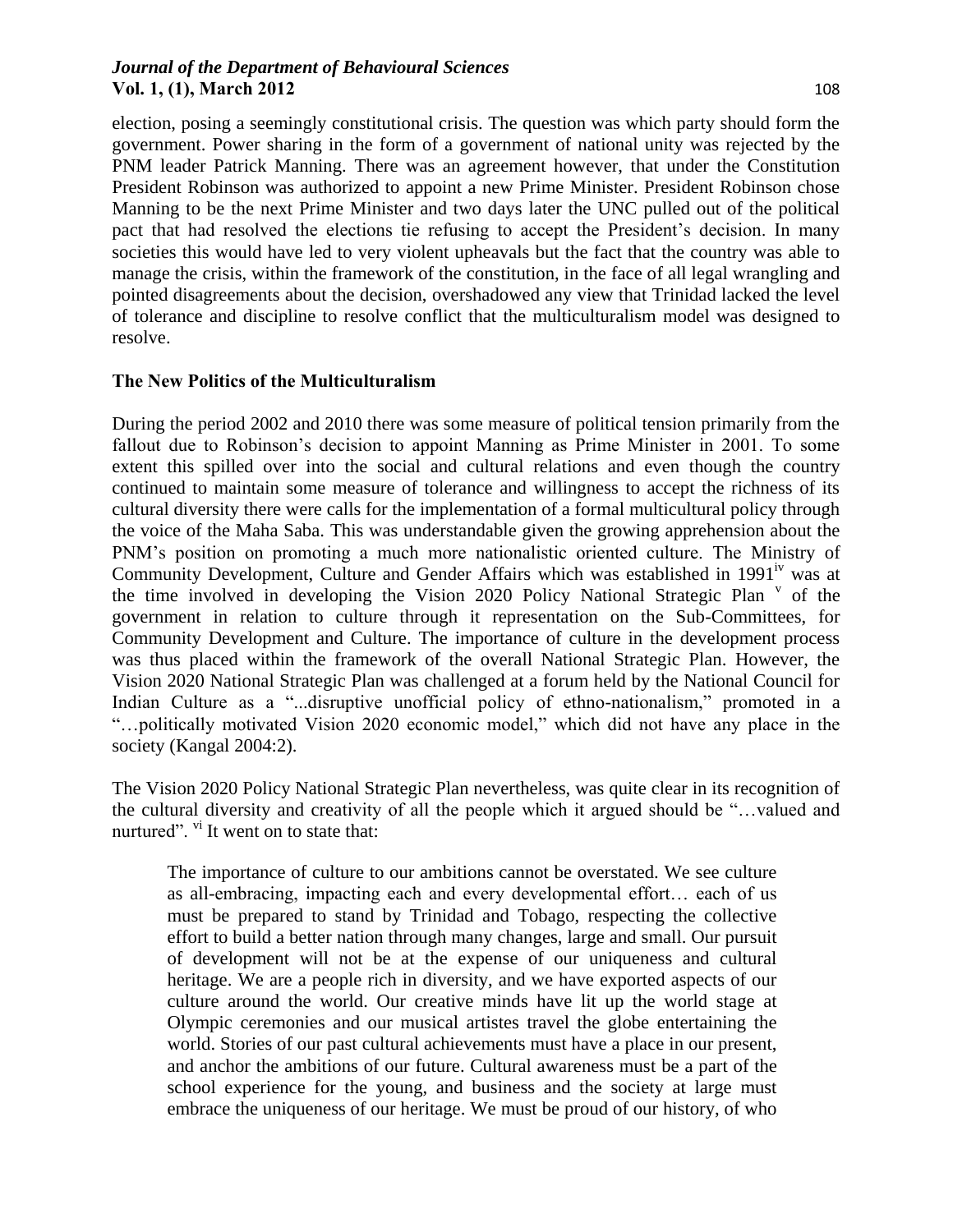we are, even as we seek to stand alongside the developed nations of the world. It is our uniqueness that will shape our competitiveness.

Such views recognise and respect the rich cultural diversity and perhaps more importantly openly acknowledges the validity of the expressions and contributions of all cultural groups. The problem however, was that claims of racial discrimination which have always been part of the political discourse based on the perceptions of some group and community leaders that resources are not fairly allocated in the society particularly between the two main contending groups the Africans and the East Indians would not go away. The Hindu community, for example, has always held the view that an African based PNM led government would always discriminate against East Indians in the society, and similarly, some members of the black community hold the view that any East Indian led government will engage in similar practices.

An Equal Opportunity Commission was established in 2000 to address this unease in the society with the mandate to "...prohibit certain kinds of discrimination, to promote equality of opportunity between all persons of different status" (Equal Opportunity Act, 2000). This effort to address issues related to discrimination practices clearly did not fully meet the demands of the National Council of Indian Culture which continued to lay claims of unfairness and inequity against the PNM led African based party which held the reins of government from 2002 to 2010 about the distribution of state resources. Sudama makes the point that "the African presence and cultural practices took root as firmly indigenous despite the migration and settlement of peoples from many lands and cultures…" (Sudama 2006:1) and perhaps it was this thinking that influenced the non-acceptance of anything less than a formal multicultural policy by the National Council of Indian Culture.

It was not surprising therefore that the impetus for the eventual implementation of the very political policy on multiculturalism gained momentum at the seminar organised by the National Council of Indian Culture in October 2004 specifically to promote the idea of an official state multicultural policy. Kangal in presenting his discussion paper presented a case for the eventual adoption of an official policy on multiculturalism by Trinidad suggesting that it was necessary, "…to manage our ethno-cultural diversity and /or our prevailing racial cultural ethos" (Kangal 2004:2). He was of the view that a very unambiguous state multicultural policy should find its way into the constitution of the country. In his view the cultural policy that the Vision 2020 National Strategic Plan emphasised was not the best for a multi ethnic society as Trinidad and Tobago and suggested that what was needed was the implementation of an official policy to shape the future of 'cosmopolitan Trinbago' vii within a new constitution on the grounds of normative conventional wisdom and the 'cross cultural navigation ethic' in the Koran (Kangal 2004). He also provided support for his argument by pointing out that "…progressive societies have adhered to the tenets of multiculturalism.... which was motivated by a sense of social justice based on moral, ethical and social responsibilities to improve the conditions of racio-ethnic and gender minorities" (Kangal 2004:11).

While nothing was wrong in making such a forceful argument for the adoption of an official political policy on multiculturalism outside of the established cultural framework and the proposed Vision 2020 Plan, what was missing from his argument was a perspective on the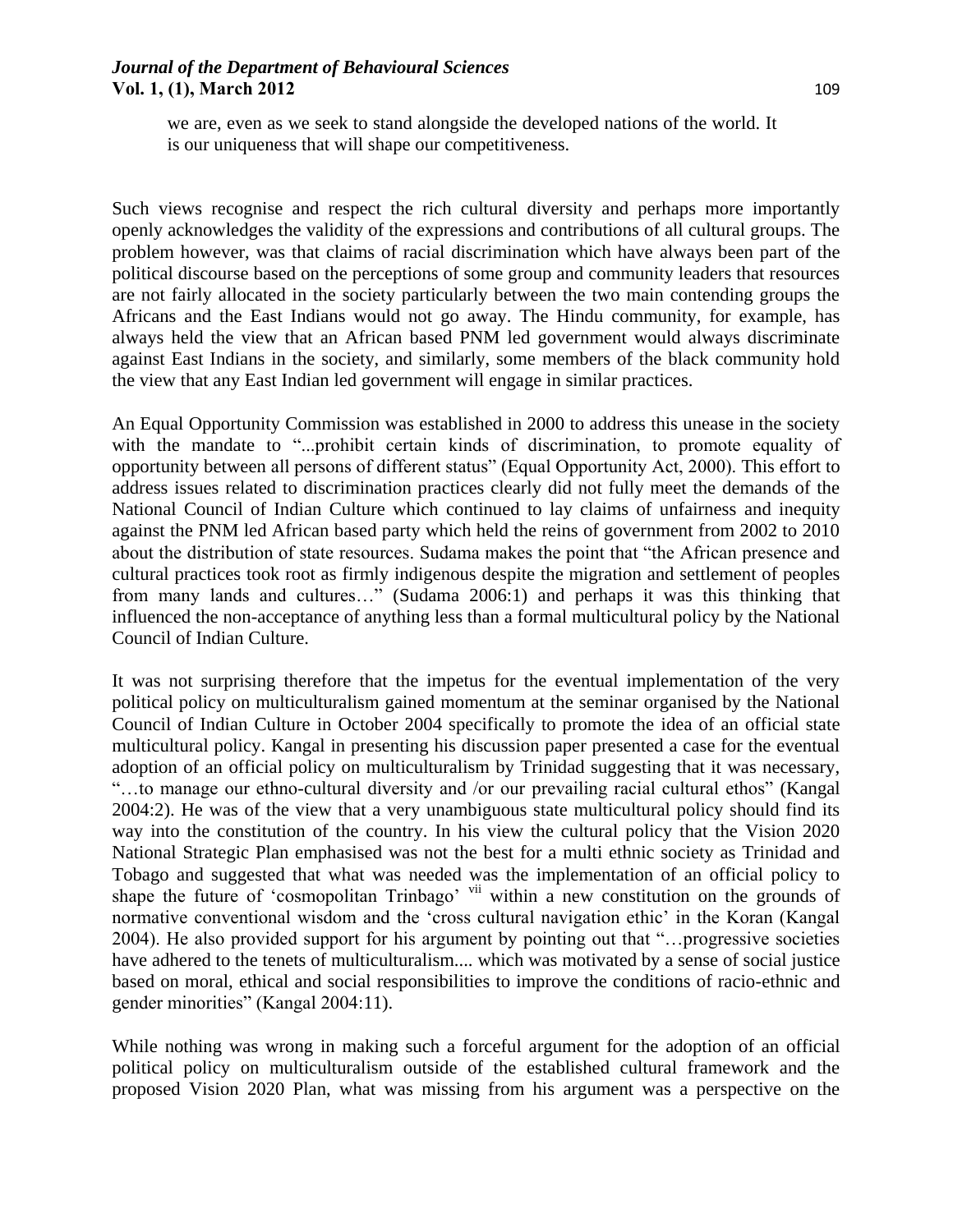historical analysis of the social relations in Trinidad. Such an analysis should frame any discourse and would be necessary to highlight the difficulty in managing and exploiting the rich ethno-cultural diversity in Trinidad. Arguably, in 2004, Trinidad had reached a point in its historical journey in regard to social relations and political stability which the adoption of an official multiculturalism policy could erase. The political and social relations in Trinidad did not fit within the framework that was used as a design to establish multiculturalism in Canada, Australia or Sweden or any other country that promoted the idea of multiculturalism which was primarily to gain a comparative advantage in the integration of a growing immigrant population and in the case of Canada the threat posed to the country by Quebec's desire to secede.

This normative argument came at a time when multiculturalism as an official policy was being discussed as a failure and being questioned about its political correctness in relation to the variety of ills that the policy was thought to have caused (Barry 2001 and Levy 2000). Critics argued that multiculturalism as an official political policy was based on a "...naive and indeed pernicious ideology which assumed that it was somehow natural that society should be divided into separate and disconnected ethnic groups, each with its own tribal spaces, political values and cultural traditions" (Kymlicka 2008a:5) while at the same time expecting barriers to participation in national life to be effectively removed. Levy (2000) argues that diversity could be taken as an inevitable fact of life but not a goal to be furthered by means of state policy. He further noted that difference-conscious policies and not an emphasis on multiculturalism was the best way to deal with a culturally and ethnically diverse reality and that "a programme of recognising difference as a matter of right, rather than dealing with it pragmatically would not only contradict the public-order-oriented way in which states accommodated such claims but it would also be theoretically inconsistent as it is premised on the normative assumption that one's pre existing culture includes the resources for judging others in the world" (Levy 2000:32).

Evidently therefore, there had to be some other yet very significant enough reason for the continued call for 'state multiculturalism' to be established as an official policy in Trinidad at that time, yet no convincing evidence or argument could be found outside of the old view that the East Indian population felt separated and apart from dominant 'creole culture'. All that was presented were old arguments related to the adoption of multiculturalism in societies in which the dominant narrative about multiculturalism was focused on its failure and the social consequences of that failure with particular questions being raised about the political correctness of the policy. In this context, one could perhaps agree with Joppke (2004:243) that "multiculturalism recognition is perhaps an adequate demand for a domestic group that has been historically wronged like indigenous groups or the descendants of African slaves in European settler societies...or for satisfaction of the cultural needs of the non-European, non English speaking migrant population that moved to Europe and North America for all kinds of reasons".

Whatever we accept should be based on the view that what is desired is unity in diversity. How a country manages its ethnic and cultural diversity presents the major challenge. In the case of Trinidad, the set back to achieving that arrangement could be found in the early resistance of the East Indians to constitutional change which sought to introduce representative government and their support for communal representation. This of course was thrown out as impractical and improbable, the argument being that: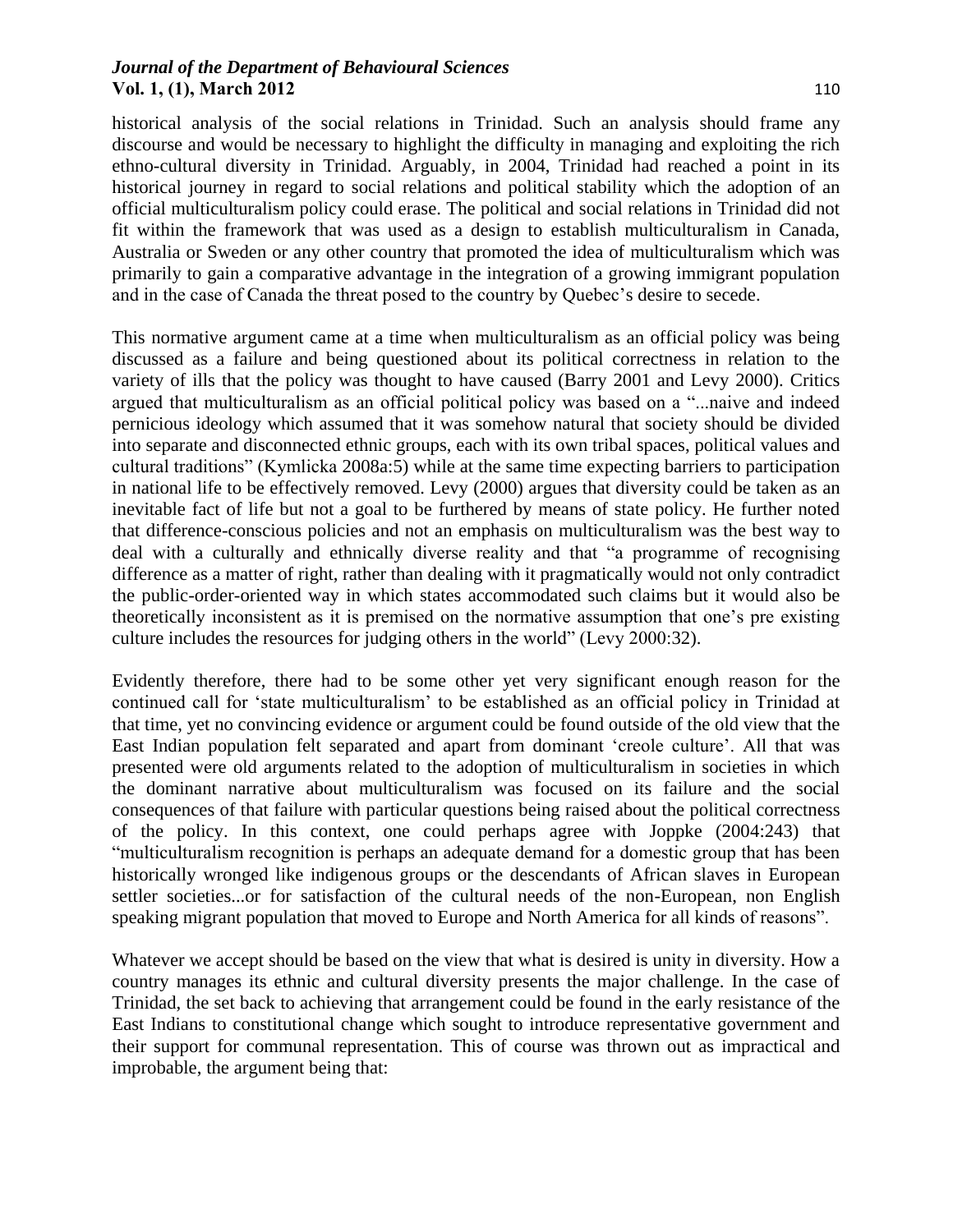Communal representation, apart from the objection that this arrangement would be opposed by the chief advocates of constitutional change, there would be great difficulty in deciding what the constituencies were to be and moreover it would accentuate and perpetuate the differences which in order to produce a homogenous community, it should be the object of statesmanship to remove. The East Indians are an important element in the community and it would be a great misfortune if they were encouraged to stand aside from the main current of political life instead of sharing in it and assisting to guide its course. Finally if a concession of this kid were granted to the East Indians, there would be no logical reason for withholding it from persons of French, Spanish or Chinese descent, a situation which would become impossible." (Wood Commission Report, quoted in Williams, 1962:220)

This was in essence a rejection by the East Indian community of any nationalist ideas that dominated among the African community throughout the British West Indies in their fight for representative government. It was, as Ryan (1996) suggests, an unwillingness to identify with symbols such as self-determination and socialism and delaying as long as possible the transfer of power to native elements so as to ensure that ethnic interests would be safeguarded and promoted. This of course did not stop the explosion of nationalist feeling among the African element and the continued struggle for adult suffrage. What it did was to simply highlight the social and political divide in the country in the face of the impending inevitable implementation of full representative and responsible government in the not too distant future. When this was eventually granted the PNM emerged as the political party in control of the state. Williams, the party leader, was of the view that Trinidad needed a genuine multi-racial party to lay the foundation for the kind of cohesive force that a segmented society such as that in Trinidad needed to go forward. Williams however, was soon forced to recognise that given the social and political environment of the day, one which was characterised by fear and suspicion brought on by the early social relations between the Africans and the East Indians, he would be only speaking on behalf of the African element and perhaps, the very few East Indians who joined his party.

In 1956 there was certainly no dominant culture. There was however, cultural diversity emphasised by the multi-ethnic condition of the country. What was evident nevertheless, was that as the British authorities withdrew, one ethnic segment, the blacks, retained the legal authority to control the state and the decision making process and it was this situation that posed a major problem. The issues surrounding this could have only been resolved by engaging in dialogue and discourse. This did not happen primarily because the terms and conditions for such an engagement could not be agreed upon. Some would argue that in Trinidad at that time, there was a creeping 'hegemonic unitary creole culture' which was manifested in carnival, steel-pan and calypso and which would eventually absorb all other cultural elements and eradicate all other cultural communities. This certainly was not the case because since the 1970's the culture of the East Indians began to take root in the society and today the cultural festivities have become a major part of the national cultural landscape. There continue to be some intractable problems given the general hostility and mistrust that traditionally existed but they are not beyond resolution in an open forum highlighting both national and communal concerns.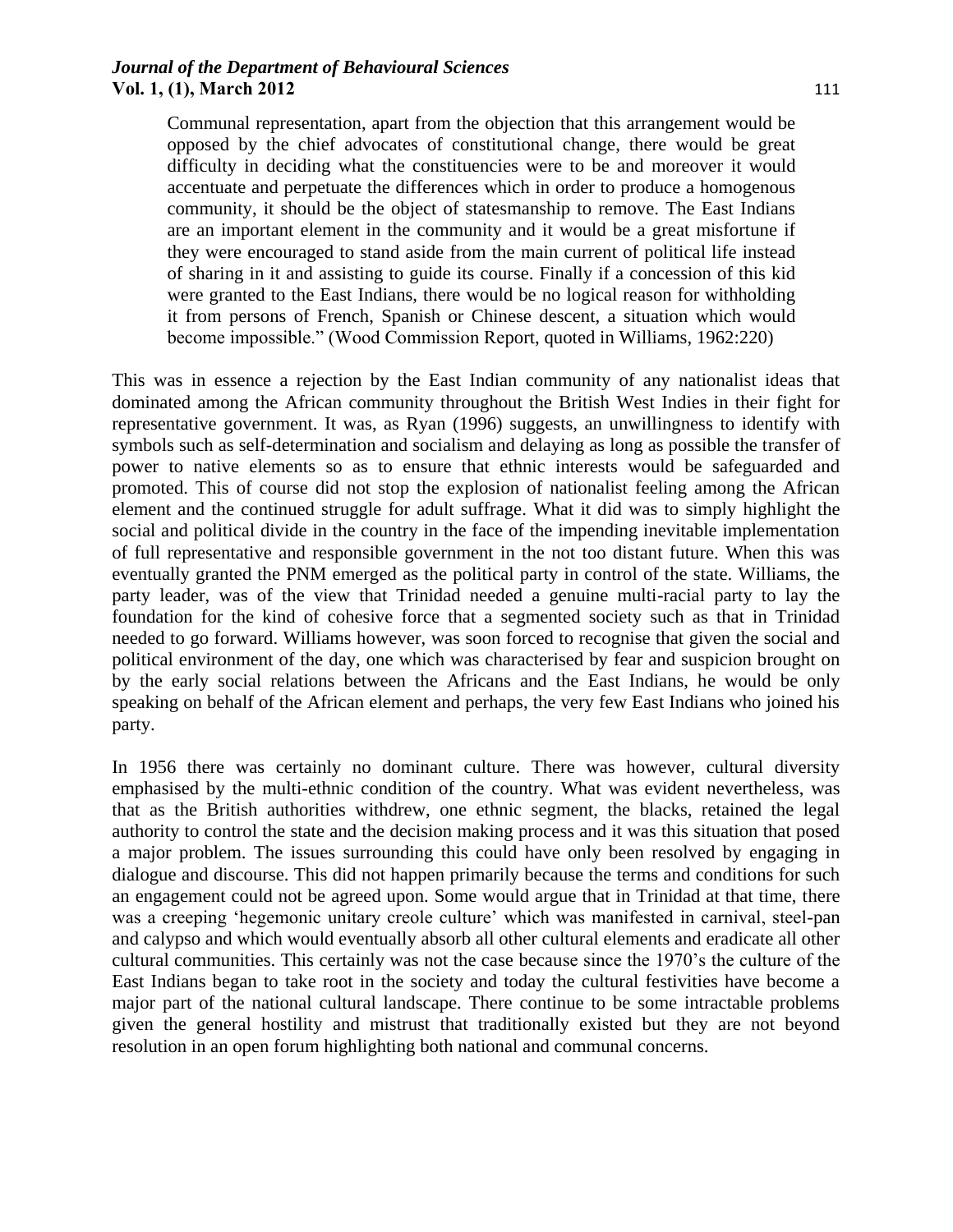The conflation of the people's lived experience as the society evolved from the tenuous state of its cultural and religious tolerance from the period just after the Black Power Revolution in 1970 to what it was in 2010 questions the implementation of an official political policy of multiculturalism which could be highly invidious. The implementation of a failed multicultural model to address perceived rather than real problems does not logically follow when one considers the social and political changes since 1986. Having newcomers in the society was the basis for implementing an official political policy of multiculturalism in Canada, Australia and several European countries but Trinidad certainly does not have any newcomers in its borders, not even new to the political process; those who promote the idea of multiculturalism have ancestral roots over one hundred (100) years old. While it is important for individuals to know and appreciate their roots to avoid becoming deracinated, one would have thought that with our sense of national identity contained within our cultural diversity and political processes that our political leaders would forge ahead in continuing to build bridges rather than going back to officially compartmentalise the population into cultural and ethnic categories once again. The implementation of the official policy on multiculturalism outside of the view that we simply need it to distribute state resources equally is therefore particularly questionable, more so given the fact that what dominates the narrative on multiculturalism is the retreat from multiculturalism in several countries which are still struggling with ethnic and racial diversity (Kymlicka 2008a).

Arguably, Canada has had some measure of success with its multicultural policy and rigorously continues to defend its implementation, (Kymlicka 2008a), yet questions are raised about whether or not the diversity policies are enough to treat with the distinct historical legacies and current needs of Canada's diverse groups. Speaking about his country's adoption of multiculturalism as an official policy, the British Prime Minister David Cameron referred to it as a failure and being responsible for fostering extremism. He argued that "under the doctrine of multiculturalism, we have encouraged different cultures to live separate lives, apart from each other and apart from the mainstream. We have failed to provide a vision of society to which they feel they want to belong" (quoted in Kern 2011:1). In his examination of the retreat from official multiculturalism policies by states such as Australia, Netherlands and Britain which were prominently committed to the policies, Joppke (2004) identifies several causes for the decisions to pull back. These include; the lack of public support for official multiculturalism policies without the necessary healthy debate, the inherent shortcomings and failures especially with respect to socio-economic marginalisation and the new assertiveness of the liberal state in imposing at least minimum liberal values on its dissenters (Joppke 2004:244). If over the years the PNM, the UNC and the NAR all failed to provide a vision of society to which all citizens feel they want to belong this could be best dealt with through discourse and dialogue rather than instituting an official state multicultural policy without the any input from the wider society.

There are several questions in relation to the adoption of an official multicultural policy in Trinidad and Tobago; what essentially is the agenda for a multicultural Trinidad and Tobago? is there public support garnered through debate and discussion for the policy or is it designed to please one or perhaps two segments within the society? how can the policy address socioeconomic marginalisation outside of the already existing Equal Opportunities Act? would it be acceptable if specific communities demand that they be allowed to engage in practices based on values which may be outside mainstream societal values? What it seems is that the official multicultural policy of Trinidad and Tobago is designed to correct imbalances in the distribution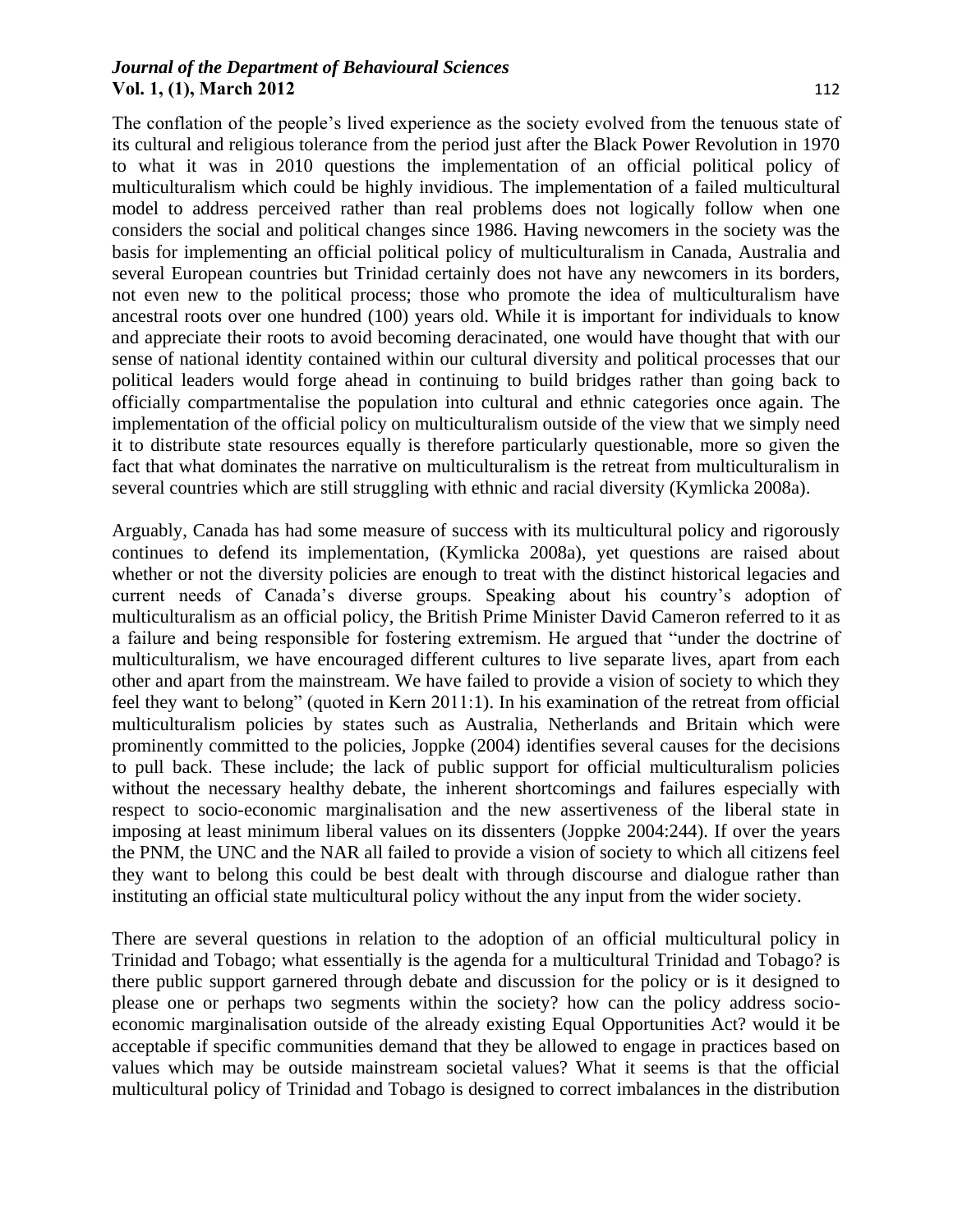of state resources and to address issues related to cultural events in the country. This means that it was never well thought out prior to its implementation. Prime Minister Bissessar in responding to questions, based her decision to implement an official policy on multiculturalism primarily to satisfy the call from the Maha Saba for a multicultural ministry and to give Indian culture its "now enjoyed special status in the Trinidad government" (quoted in Kaufman 2010:3). The Prime Minister claimed that the previous PNM regime did not pay much attention to the Hindu population and therefore she would like to create a 'new national mind' based on values of respect and understanding with Trinidad shining as the best example of unity in diversity. <sup>viii</sup> In support, Ramlogan argued that "people think of Trinidad as a predominantly African country. We want to rectify this mis-perception. The majority is of East Indian descent. Previously there was discrimination manifest in subtle ways, one of which was the allocation of state funding" (quoted in Kaufman 2010:3).

If these are the reasons for adopting the policy of multiculturalism clearly the government started off with the wrong premise about the rationale for a multicultural policy. More importantly, it has been adopted when the consensus on multiculturalism in most countries is that it is time to move beyond multiculturalism. Multiculturalism is not about representing and pursuing the interests of a particular community outside of an honest and robust debate about where the country is at the moment in its ethnic and cultural relations, why the country is there at this present juncture and more importantly how to address the demands of all the groups in the society as the county pursues the ideal of what it is to be a true citizen of Trinidad and Tobago. What if a Muslim community wants constitutional support for men to have several wives? What the government has done is tiptoed around the very important historical perspectives on the sensitive issues of race, religion and culture by placing blame for dissatisfaction and alienation felt by the Hindu community squarely on the shoulders of the PNM when the history of race relations over the last fifty (50) years clearly suggests many other factors must be considered in any candid deliberation such as the distorted perceptions held by groups about one another at the time of independence which continue to persist outside of any national discourse on it.

The irony of adopting an official state multicultural policy as part of the political process in 2010 is that it undermines much of the gains the society has made and takes the country back to the point where emphasis on ethnic and cultural identity distinctly compartmentalises the groups. The state multicultural policy adopted by the government is primarily founded on equity in the allocation of financial resources according to cultural and religious groupings and this is not the basis for any multicultural policy. A multicultural policy should not be adopted to correct a wrong perception that Trinidad has more Africans than East Indians but to position immigrant ethnic minorities in mainstream of the society. If the government was so concerned with ensuring equity in the allocation of state resources why then was the policy not shaped through a thorough process of discussions and negotiations involving all concerned? There was a one day symposium "Towards a Multicultural Policy" organised by the Ministry of Multiculturalism which sought to address concerns after the decision was taken. Such action after the fact cannot establish the necessary mandate between the state on whose behalf the government exercises authority and civil society whom it represents.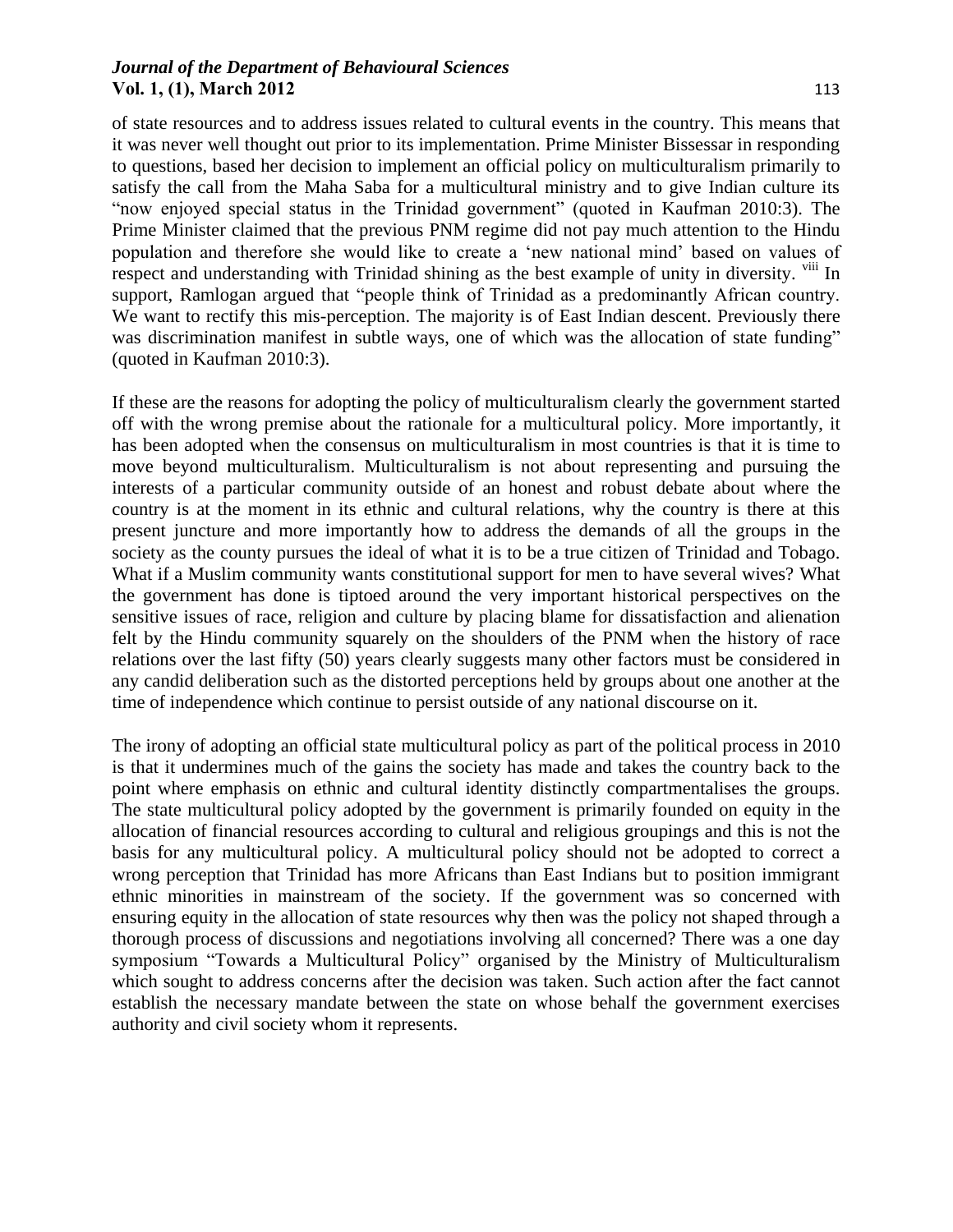In conclusion, it is intended that this paper should be firstly seen as an attempt to assess the implementation of an official multicultural policy in Trinidad and Tobago in the context of the historical evolution of race relations in the country, and secondly, in the absence any robust national debate or discussion about the policy as an attempt to explain what led to the actual implementation of the policy. While we understand that transforming multi-ethnic, multicultural societies into cohesive national entities with or without open conflict in a manner beneficial to all will always provide a major challenge, it is most important for all elements in civil society to be involved in the transformation process. This paper argues that the Bissessar government, rather than acknowledge the genesis of the difficulties faced in the past and the true reasons for them and then accept the challenge building a harmonious nation with all its cultural richness through vigorous dialogue with all of civil society has chosen to adopt a policy at the behest of a singular community which will only promote much more fierce competitive pursuit of state resources and raise further questions about equity. The policy evidently overlooked the uniqueness of the country's historical context and more specifically, why after fifty (50) years some people still feels marginalised in the society. Multiculturalism was designed as a model to give all immigrant people the right to their ethnic and cultural identity without transcending the state's sovereignty and no community under Trinidad's Republican constitution has been denied that right. If that exists, there are other reasons for the condition. More compelling is the fact that Trinidad does not qualify in regard to immigrant minority population that multiculturalism seeks to address.

Multiculturalism in Trinidad now creates zones of contest among contending communities and long-winded debates about the allocation of state resources under the banner of political correctness. More importantly, it negates all the hard work undertaken since the 1970s to build a nationalistic ideal of citizenship which tries at best to emphasise the society's commonalities and rich diverse culture rather than highlight the differences by putting people into specified ethnic categories in order to divide state resources. Unfortunately in Trinidad what multiculturalism will continue to do is reinforce the racial conformation of politics and cause more problems than provide solutions to race relations. It is important for the people to respect and appreciate the country's diversity and differences but also to understand how history has shaped present social relations. Multiculturalism used as part of the political process in Trinidad ignores the fact that the country's cultural diversity has been an ongoing lived experience. Adopting an official multiculturalism policy, which is the product of a demand from the Hindu community places people in 'ethnic boxes' with labels bearing specific cultural identities as they fight each other for a greater allocation of state funding. The official political policy of multiculturalism in Trinidad therefore, encourages groups to assert their cultural differences and fails to highlight the value of the cultural richness that diversity brings and how that diversity can be used to produce a nationalistic cultural ideal.

**Author bio:** *Kenwyn Taylor received his BSc, MSc and PhD in Political Science from the University of the West Indies, St Augustine campus. He also has a Teachers Diploma obtained from Mausica Teachers College (Trinidad, West Indies). He presently teaches at the St Augustine campus. His main research interests are political management, comparative politics and political theory.*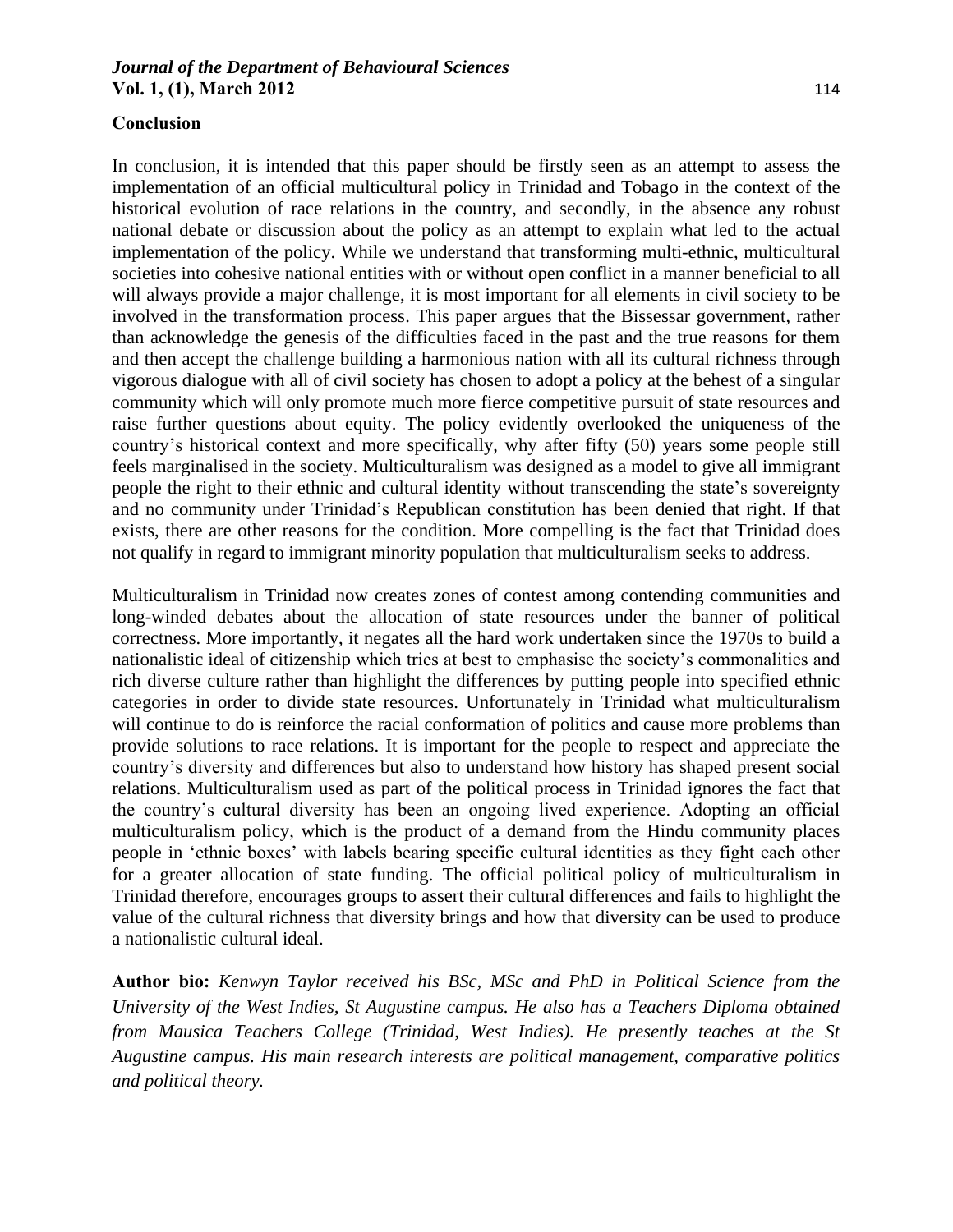#### **REFERENCES:**

Barry, Brian. 2001. *Culture and Equality.* Cambridge: Polity Press

- Castles, S. 1992 "Australian Multiculturalism: Social Policy and Identity in a Changing Society" pp.184-201 in G. Freeman & J. Jupp eds. *Nations of Immigrants: Australia: The United States and International Migration*. Melbourne: Oxford University Press.
- Cudjoe, Selwyn. 2011. *Multiculturalism and its Challenges in Trinidad and Tobago.* Http://www.trinicenter.com/Cudjoe/2011/0903.htm
- Dorais, J. L. Foster and D. Stockley. 1994. "Multiculturalism and Integration" in H. Adelman et al. (eds.) *Immigration and Refugee Policy: Australia and Canada Compared.* Melbourne; Melbourne Univ. Press. 372-304.
- Gosine Mahin. 1986. *East Indians and the Black Power in the Caribbean: The Case of Trinidad.* New York: Africana Research Publications.
- Hintzen, Percy. 1989. *The Costs of Regime Survival: Racial Mobilisation, Elite Domination and Control of the State in Guyana and Trinidad*. London: Cambridge Univ. Press.
- Inglis, Christine. 1996. *Multiculturalism: New Policy Responses to Diversity.* Paris: MOST Policy Paper, N°4, UNESCO.<http://www.unesco.org/most/pp4.htm>
- Joppke, Christian. 2004. The Retreat of Multiculturalism in the Liberal State; Theory and Policy. *The British Journal of Sociology,* 55 Issue 2. (237-257)
- Kangal, Stephen. 2004. Multiculturalism: *The key to Managing Ethno-Cultural Diversity and the Integration of Trinidad and Tobago*. http://www.trinidadandtobagonews.com/selfnews/viewnews.cgi?newsid
- Kaufman, Jason. 2010. *In Trinidad, an Ascendant Hindu Paradise Flourishes During Divali*. http//www.artinfo.com/.../in-trinidad-an-ascendant-hindu-paradise-flourish.
- Kern, Soeren. 2011. *The Failure of British Multiculturalism.* http//www.hudson-ny.org/1869/british-multiculturalism-failure
- Kymlicka, Will(a). *The Current State of Multiculturalism in Canada.*  www.icc-icc.ca/en/assets/pdf/other/The\_State\_of\_Multiculturalism\_in\_Canada.pdf
- Kymlicka, Will. 2008(b). "The Three Lives of Multiculturalism", delivered as 2008 UBC-Laurier Institution Multiculturalism Lecture, Vancouver, May 2008.
- La Guerre, J. 1999. Politics, Society and Culture in the Commonwealth Caribbean. St Augustine: School of Continuing Studies.
- La Guerre, John. 2001. "The Management of Ethnic Conflict in the Commonwealth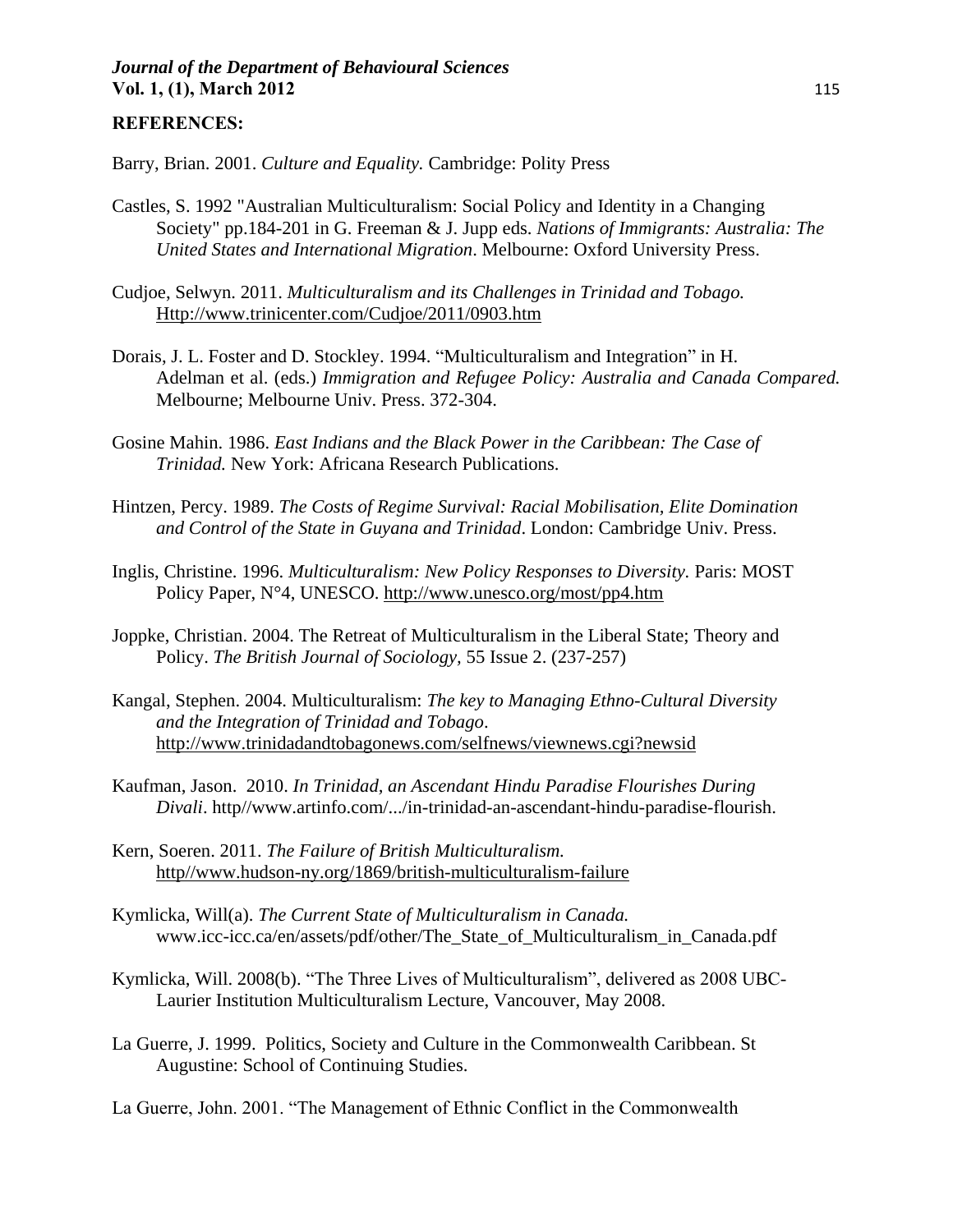Caribbean." in John La Guerre (ed.) *Issues in the Government and Politics of the West Indies*. St Augustine: Multi Media Production Centre.

- Levy, J. 2000. *The Multiculturalism of Fear*. Oxford: Oxford University Press.
- Miller, David. & Michael Walzer. 1995. *Multicultural Citizenship: A Liberal Theory of Minority Rights.* Oxford: Clarendon Press.
- Munasinghe, Viranjini. 2001. *Callaloo or Tossed Salad: East Indians and the Cultural Politics of Identity in Trinidad.* London: Cornell University Press.
- Parekh, Bhikhu. 2000. *Rethinking Multiculturalism: Cultural Diversity and Political Theory*. Basingstoke: Macmillan Press.
- Persad-Bissear, Kamla. 2010. *Indian Arrival Day Message.* <http://www.trinidadandtobagonews.com/blog/?p=3621>
- Premdas, R. 2000. *Identity, Ethnicity and Caribbean Culture.* UWI, St Augustine, School of Continuing Studies.
- Ryan, Selwyn. 1972. *Race and Nationalism in Trinidad and Tobago.* Toronto: University of Toronto Press.
	- 1989. *The Disillusioned Electorate: The Politics of Succession in Trinidad and Tobago.* Port of Spain: Imprint Caribbean Ltd.
	- 1996. *Pathways to Power: Indians and the Politics of National Unity in Trinidad and Tobago*. St Augustine: ISER.
- Sudama, Trevor. 2006. *A Cultural Policy for Trinidad and Tobago.* http://www.newsday.co.tt/news/0,36320.html

 $\overline{\phantom{a}}$ 

- Taylor, Charles. 1994. "Multiculturalism and the Politics of Recognition," in A. Guttman (ed.) *Multiculturalism; Examining the Politics of Recognition.* New Jersey: Princeton Univ. Press.
- Vertovec, Steven. 1992. *Hindu Trinidad: Religion, Ethnicity and Socio-Economic Change*. London: Macmillan Press.
- Williams, Eric. 1962. *History of the people of Trinidad and Tobago*. Port-of Spain: PNM Publishing Company.
- Yelvington, Kevin. 1993. *Trinidad Ethnicity*. Tennessee: University of Tennessee Press.

<sup>&</sup>lt;sup>i</sup> All the discussions about multiculturalism prior to its implementation were promoted by the National Council for Indian Culture, which did not involve most of the other groups in the society.